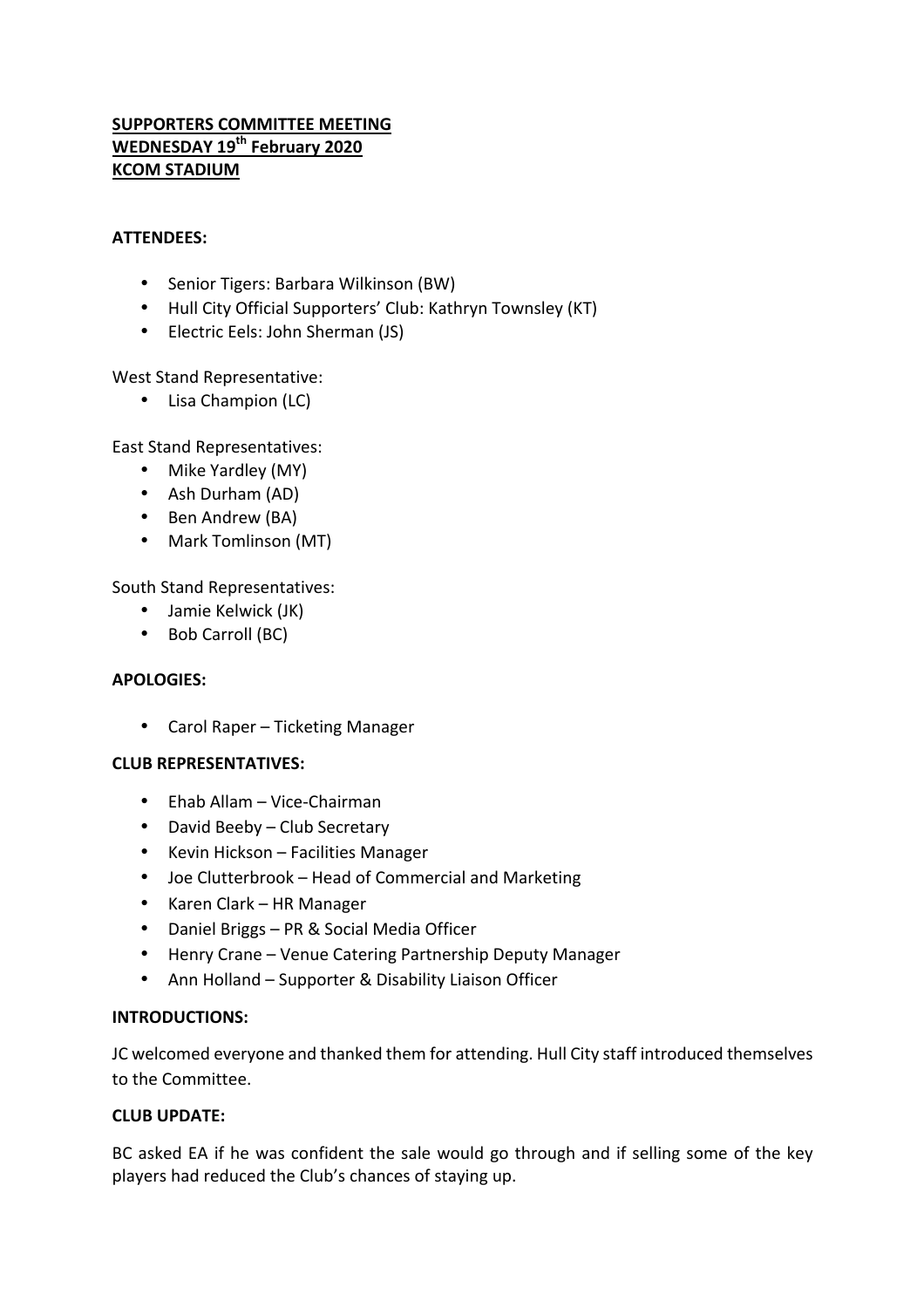EA said he felt positive about the potential sale and was confident the team would stay up. He explained the club had failed to make the top six in the past three seasons with the players that had been sold so there were no guarantees of a top six finish this season.

EA said on the subject of the sale of Jarrod Bowen, it would not affect the sale as the money is not paid up front but spread across three years.

EA advised there had been reinvestment with four new players coming in.

MY asked about offers the club had received for Jarrod Bowen and if there was going to be a more proactive approach to player contracts.

EA explained it was important to get the timing right when renewing contracts and the need to approach discussions at a sensible time.

EA, without breaching confidentiality, gave a brief overview of the Club's policy on contract clauses, out of contract players. He also explained the Club policy on sustainability.

DB advised the Club expected to finish higher than its financial ranking in the league this season.

BW said at the end of the day fans just wanted the players to play well so everyone enjoyed the match

EA confirmed the focus was on the style of play and exciting players with a pathway for Academy players to come through to the 1st Team.

BW asked if there was concern on the number of injuries.

EA advised that recent discussions showed a better overall injury rate than the previous season, however the Club were looking into reasons and ways to rectify.

JK asked why EA was still planning to sell the Club when he seemed to be enjoying it so much.

EA said he was enjoying it and was passionate about the Club but his father's health and other business interests had contributed to the decision to sell.

BC asked if EA thought the uncertainty of a sale stopped players coming to the Club.

DB said he speaks to a lot of agents and they tell him their players want to come to Hull City as they see a pathway to the first team.

JC informed the Committee an interview with EA had been recorded earlier in the week and would be out in the next couple of days.

#### **TICKETING:**

HL gave an update on Memberships and sales: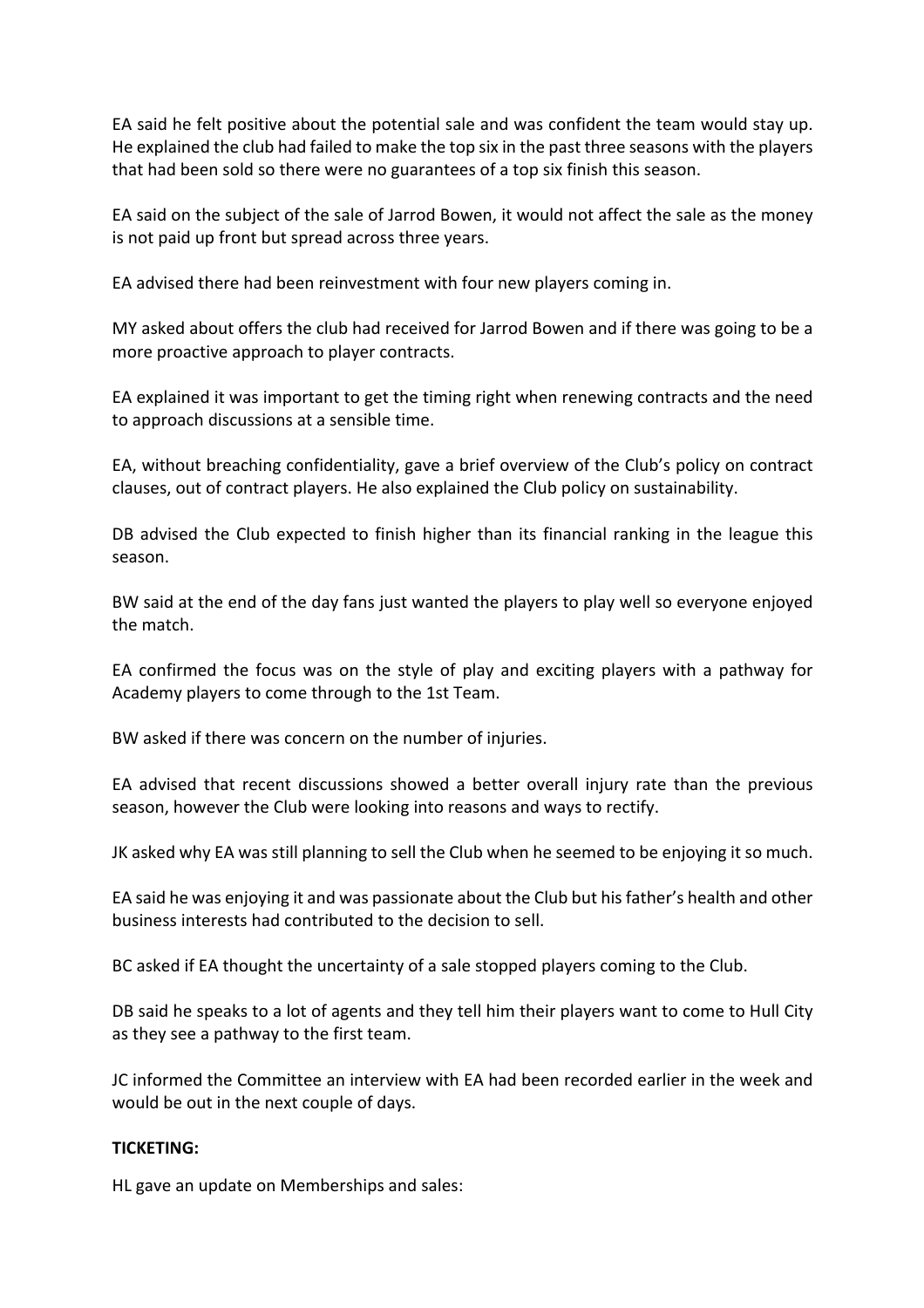New memberships since November- 466 Cancellations in the same period- 129 (compared with 1,000 cancellations the previous year)

12 game bundles sold - 14 6 game bundles sold  $-200$ 

Match ticket sales up over 100 per match with around 700 paying the full match price.

BC asked if enough had been done to inform fans of the cheaper prices by using match cards or memberships.

JC explained the Roar as One campaign has seen over 20,000 direct mails to local households, with adverts in newspapers, local cinemas and on radio, billboards and screens across the city, as well as digital screens and LEDs around the ground in addition to emails and web content.

BC suggested social media.

JC advised there is an ongoing targeted social media campaign and the Club were concentrating on lapsed fans and getting the message across that the best deals are on memberships.

JC also advised he was looking to recruit a CRM Executive to manage the data and be more proactive in that area.

DB gave the example of getting the price right for the Chelsea game which enabled the Club to capture the data as well as getting people into the stadium.

BW asked if there was data on the age groups of the 466 new members.

HL said she didn't have an exact breakdown with her but thought a lot of them were children.

BC asked what the Club were doing in relation to schools.

JC explained the changes Tigers Trust had gone through over the past year and the relationship between the Club and the Trust which meant they would be working together to engage with schools. He said he should have more information on this at the next meeting.

JC confirmed the 1st Team and the Management Team were fully supportive of the work the Club were doing to engage more with schools. A guard of honour before each game was one of the recent initiatives.

KT asked if it would be possible to pay once a year rather than monthly.

HL explained the Club are in the process of introducing a new ticketing system which they would look to develop. She also explained that regular monthly payments helped with cash flow from a business perspective.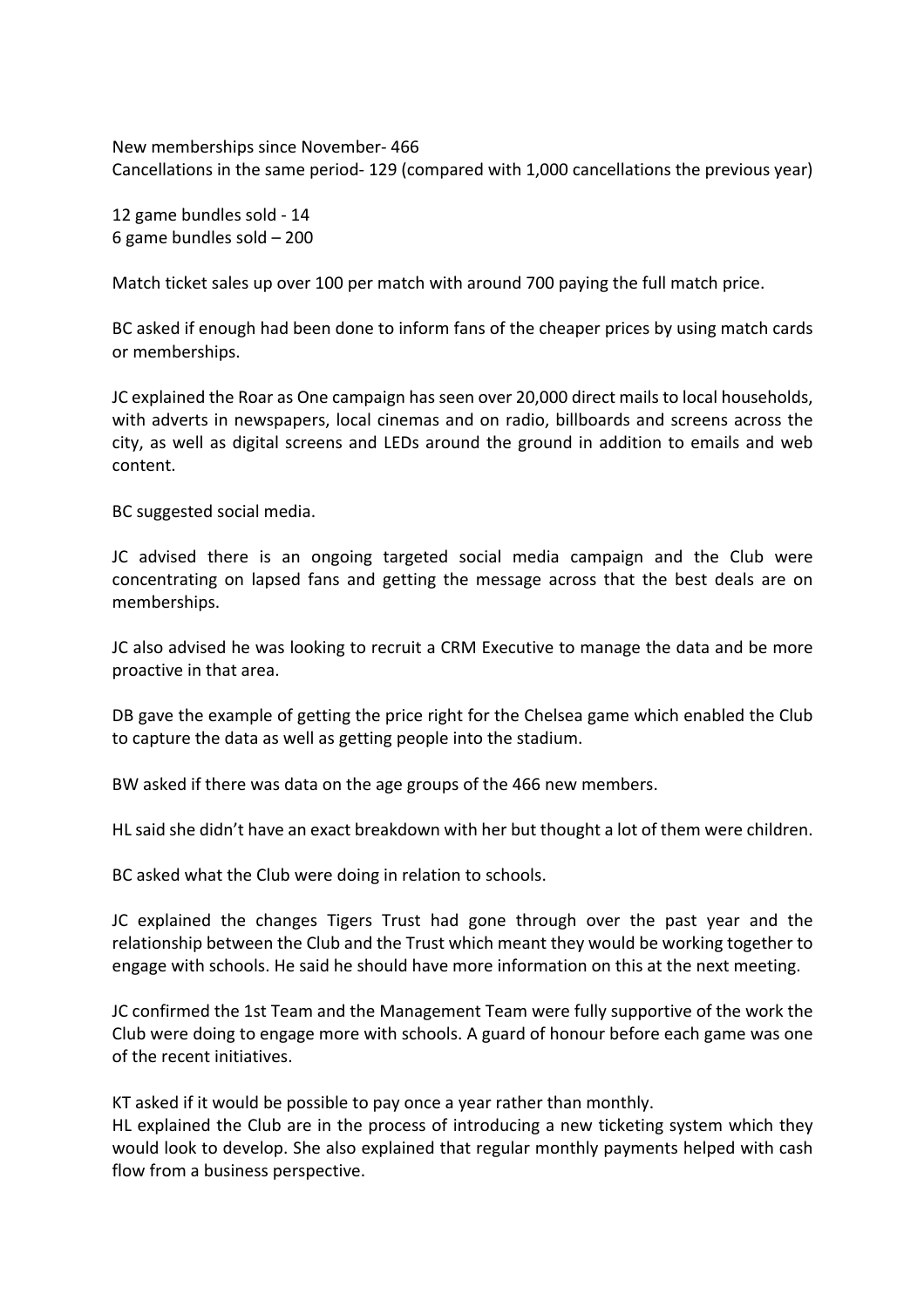MY asked for the timescale for the new ticketing system and what if the new owners wanted to change it.

HL said it should be installed by the summer.

BA asked why there seemed to be a lot of ticket checks in E2.

SC advised there were a lot of supporters sat in the wrong seats at the Chelsea game and the Operations Team are trying to prevent overcrowding in some areas.

JC confirmed there had been some issues in E2 which were caused by a small minority of fans in that area and incidents are reported to the FA so actions needed to be taken.

AD suggested the inconsistency of stewards didn't help.

SC advised SMC are trying to recruit more stewards and use less agency stewards which he thought would help.

LC asked if checks are going to be ongoing whether it would be a good idea to put up signs advising fans of this to avoid confrontation.

#### **STADIUM:**

BA asked if the signage could be improved on the concourses to highlight cashless/card only tills.

HC explained it was difficult with the way the digital signage was set up across the tills but training is taking place for concourse staff to educate and inform the customers on cashless and card only payments. The systems being put in place have so far improved the card sales from 37% up to 53%.

MY asked why the beer only booths were not used.

HC advised the decision was made due to a fall to only about 20 beer only sales per match as most customers want to make multiple purchases.

JC advised new chip fryers for the West Stand had been signed off and will be installed in due course.

HC advised vegan options would also be made available.

JK advised he had received an email asking about plaques being removed from the backs of seats.

AH said they were not removed but had fallen off after being on the seats for a length of time. If they are found they are reattached but sometimes they may be swept up during cleaning.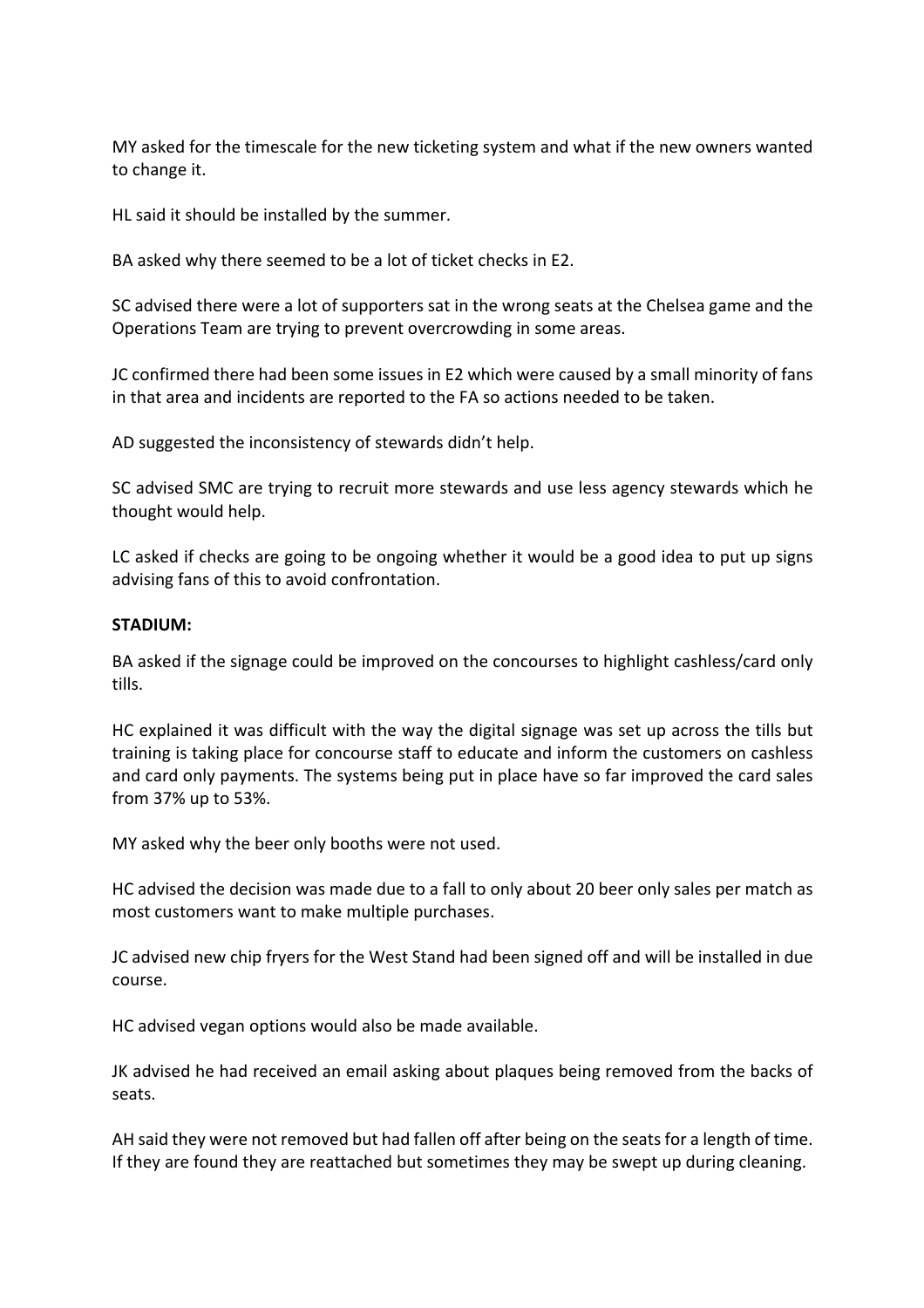KH advised nine plaques had been refitted in the past couple of weeks.

JK asked why the stadium had not been cleaned.

KH said this had not happened as quickly as he would have liked and reported several companies had been in with their ideas on how to clean the seat backs and scrub the concrete areas clean. One company came in and did a trial in the South Stand which has cleaned up really well. We have pitch renovations in May which will cause a problem with dust so have booked in the clean for  $18<sup>th</sup>$  May. EA wants it keeping clean so we will be having a steam clean and then follow up work to keep on top of it.

BA made KH aware of leaks in the South Stand in S6 rows N and M.

BA asked why the TVs on the concourses didn't work before the matches.

KH advised work to improve was in hand and the signalling is checked regularly and some of the TVs had been replaced. Also, an audit by a media company had been arranged to look for ways to improve.

MY said fans were frustrated at being held back after the games at the away fan end.

SC advised this was a police requirement which had worked and reduced conflict.

JS asked for action to be taken on those driving on the perimeters before the 15-minute delay at the end of games. He suggested leaflets as a reminder for all cars parking on the perimeters.

AH said all disabled fans are advised not to move until 15 minutes after but she would reiterate this to them all.

MY asked why the back gate was no longer used for leaving the stadium after a match.

SC said it was a decision made by SMC due to the speed some of the cars went but agreed he would feedback the question and review.

#### **SOCIAL MEDIA:**

KT said she would like to pass on to whoever was responsible for the Club's social media how improved it has been over the past few months.

DBr said he would look at adding events to Facebook as some fans had raised this.

DBr asked for suggestions on how the Committee would propose to change the Man of the Match voting as it had been suggested it come off Twitter.

It was agreed it should be the choice of fans not sponsors.

JK asked if the Club had thought of making Roary and Amber into cartoon characters.